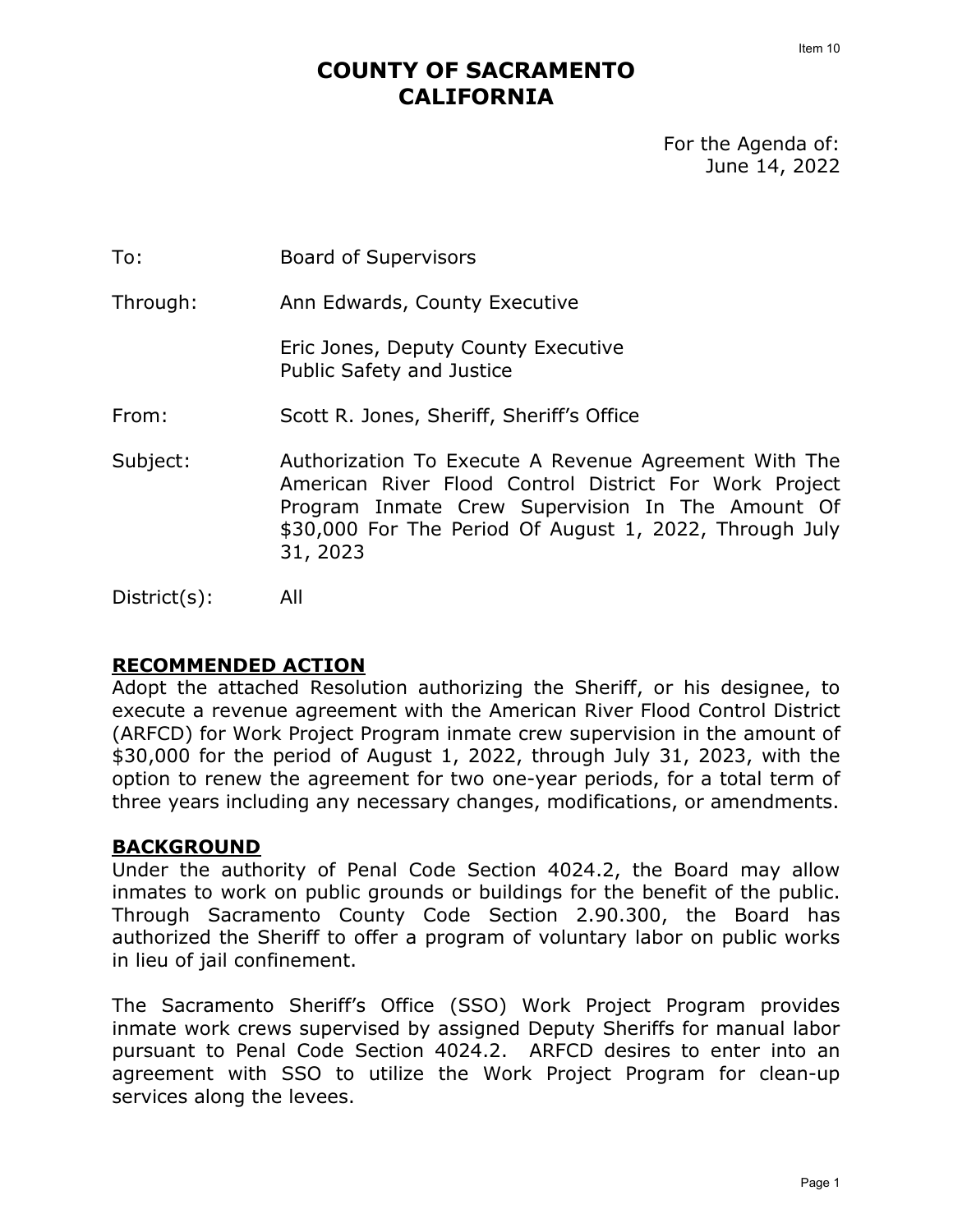Authorization To Execute A Revenue Agreement With The American River Flood Control District For Work Project Program Inmate Crew Supervision In The Amount Of \$30,000 For The Period Of August 1, 2022, Through July 31, 2023 Item 10

Page 2

# **FINANCIAL ANALYSIS**

The expense of supervising inmate work crews will be offset by the revenue received through this agreement, which is \$1059.28 for each eight-hour day of supervision provided, with a maximum of \$30,000 for the one-year term.

There will be no additional net cost to the County as a result of this agreement. The necessary appropriations have been included in the SSO's Fiscal Year 2022-23 Approved Recommended Budget.

Attachment(s): RES – Resolution ATT 1 – AGR American River Flood Work Project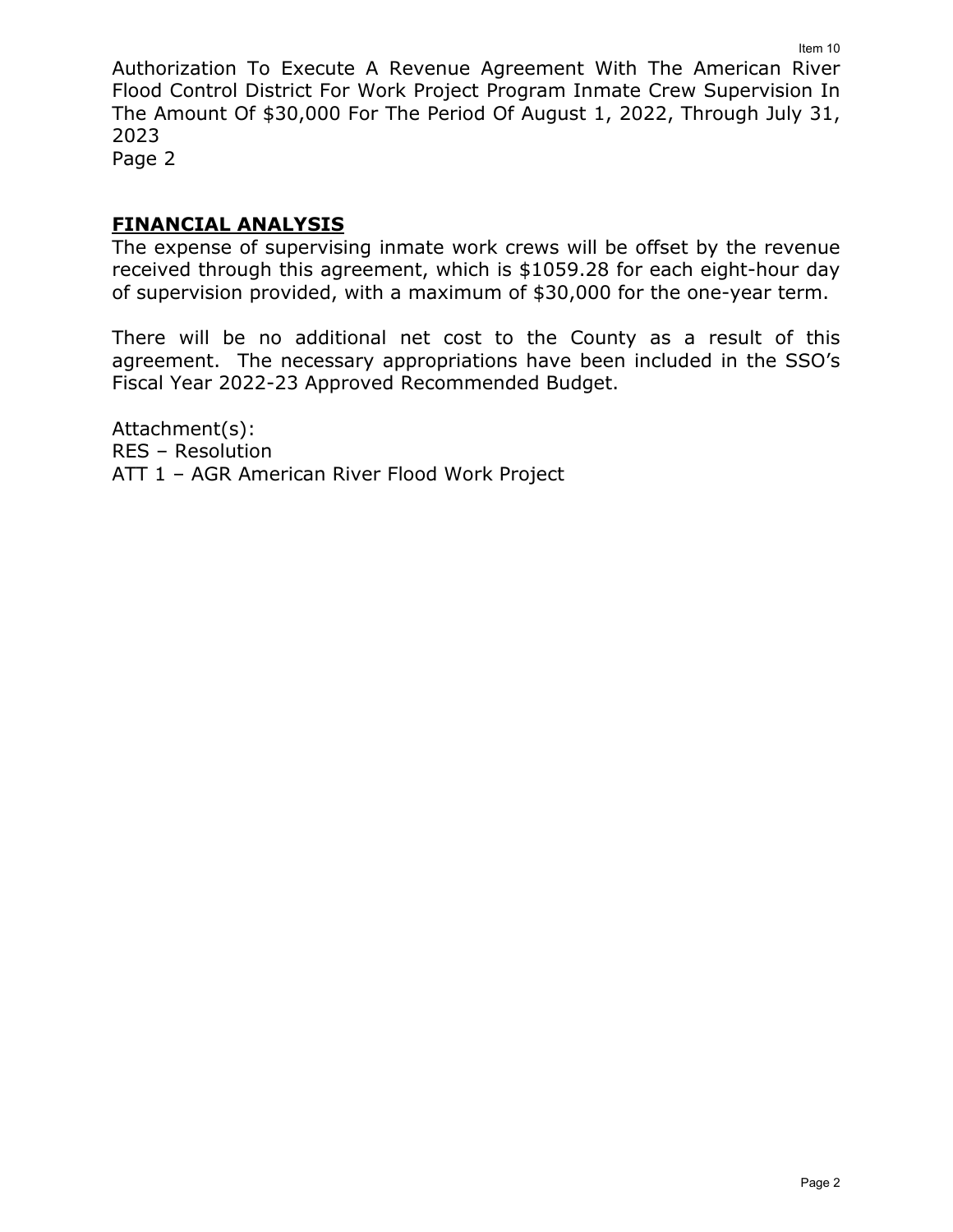# **REVENUE AGREEMENT BETWEEN THE AMERICAN RIVER FLOOD CONTROL DISTRICT AND THE SACRAMENTO COUNTY SHERIFF'S OFFICE FOR SUPERVISION OF WORK PROJECT PROGRAM INMATE CREW CLEANING AND LANDSCAPING MAINTENANCE**

THIS AGREEMENT is made and entered into as of this 1<sup>st</sup> day of August, 2022, between the AMERICAN RIVER FLOOD CONTROL DISTRICT, a Municipal District in the State of California, hereinafter referred to as "DISTRICT," and the COUNTY OF SACRAMENTO, a political subdivision of the State of California, hereinafter referred to as "COUNTY".

# **RECITALS**

WHEREAS, DISTRICT wishes to contract for supervision of Work Project Program inmate crew(s) from COUNTY;

WHEREAS, COUNTY wishes to provide supervision of Work Project Program inmate crew(s); and,

WHEREAS, DISTRICT and COUNTY desire to enter into this Agreement on the terms and conditions set forth herein.

NOW, THEREFORE, in consideration of the mutual promises hereinafter set forth, DISTRICT and COUNTY agree as follows:

# **I. SCOPE OF SERVICES**

COUNTY shall provide services in the amount, type and manner described in Exhibit A, which is attached hereto and incorporated herein.

# **II. TERM**

This Agreement shall be effective August 1, 2022, and shall remain in effect until July 31, 2023, unless sooner terminated pursuant to the provisions of Paragraph XXI. This agreement may be renewed pursuant to Paragraph XXIV.

# **III. NOTICE**

Any notice, demand, request, consent, or approval that either party hereto may or is required to give the other pursuant to this Agreement shall be in writing and shall be either personally delivered or sent by mail, addressed as follows: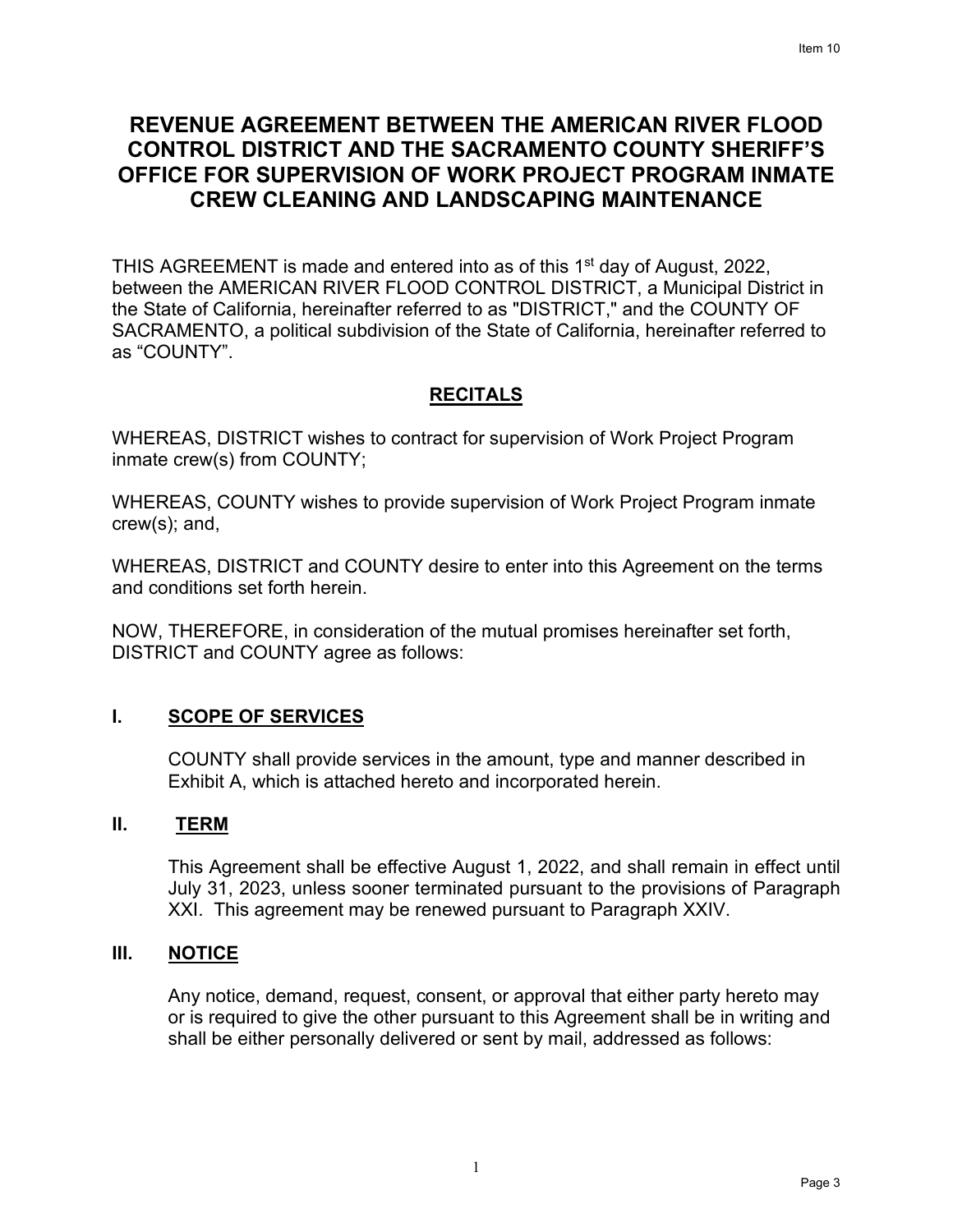## TO DISTRICT

Scott Webb American River Flood Control District 185 Commerce Circle Sacramento, CA 95815

## TO COUNTY

Sacramento County Sheriff's Dept. Commander, Work Release Division 700 N. 5th Street Sacramento, CA 95811

Either party may change the address to which subsequent notice and/or other communications can be sent by giving written notice designating a change of address to the other party, which shall be effective upon receipt.

#### **IV. COMPLIANCE WITH LAWS**

COUNTY shall observe and comply with all applicable Federal, State, and County laws, regulations and ordinances.

#### **V. GOVERNING LAWS AND JURISDICTION**

This Agreement shall be deemed to have been executed and to be performed within the state of California and shall be construed and governed by the internal laws of the state of California. Any legal proceedings arising out of or relating to this Agreement shall be brought in Sacramento County, California.

#### **VI. LICENSES AND PERMITS**

COUNTY shall possess and maintain all necessary licenses, permits, certificates, and credentials required by the laws of the United States, the State of California, County of Sacramento, and all other appropriate governmental agencies, including any certification and credentials required by COUNTY. Failure to maintain the licenses, permits, certificates, and credentials shall be deemed a breach of this Agreement and constitutes grounds for the termination of this Agreement by DISTRICT.

#### **VII. PERFORMANCE STANDARDS**

COUNTY shall perform its services under this Agreement in accordance with the industry and/or professional standards applicable to COUNTY'S services. It is agreed by the parties that COUNTY, in the performance of services hereunder, is subject to the control or direction of DISTRICT as to the designation and scheduling of tasks to be performed, but not as to the means and methods for accomplishing tasks. COUNTY shall retain full responsibility and authority to direct and control the activities of both the Sheriff's Deputies and the inmate workers, and to supervise and discipline said Deputies and inmates.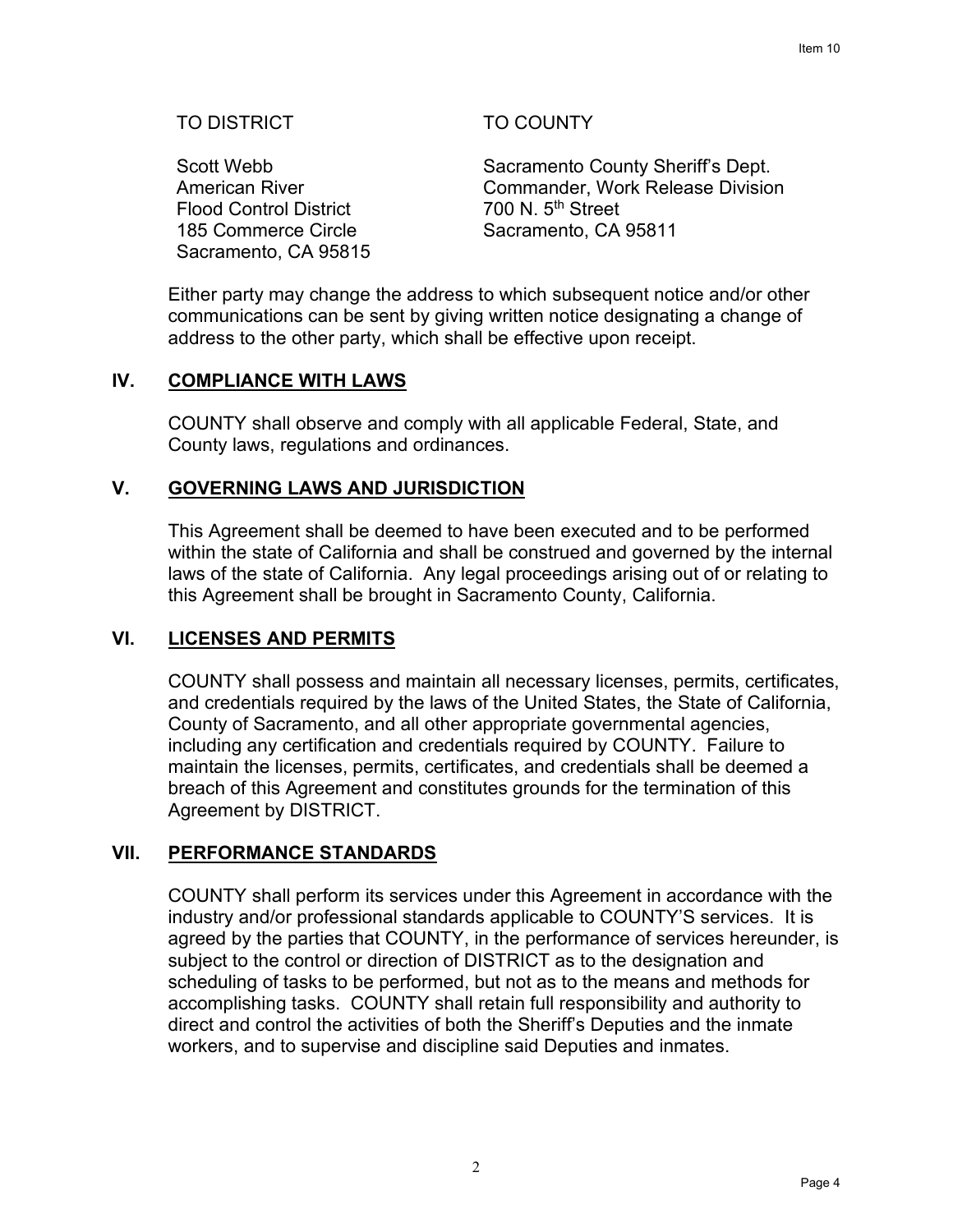# **VIII. STATUS OF CONTRACTOR**

- A. It is understood and agreed that COUNTY (including its employees) is an independent contractor and that no relationship of employer-employee exists between the parties hereto. COUNTY'S assigned personnel shall be entitled to any benefits payable to employees of COUNTY. COUNTY is required to make any deductions or withholdings from the compensation payable to COUNTY under the provisions of this agreement
- B. If, in the performance of this agreement, any third persons are employed by COUNTY, such person shall be entirely and exclusively under the direction, supervision, and control of COUNTY. All terms of employment, including hours, working conditions, discipline, or any other terms of employment or requirements of law, shall be determined by COUNTY and shall have authority over such persons or the terms of such employment.
- C. It is further understood and agreed that as an employee of COUNTY, assigned personnel shall have any and all entitlement as a County employee, the right to act on behalf of COUNTY. COUNTY shall be covered by workers' compensation; and COUNTY shall be entitled to compensated sick leave, vacation leave, retirement entitlement, participation in group health, dental, life and other insurance programs, and entitled to other fringe benefits payable by the COUNTY to employees of the COUNTY.
- D. Inmate Work Project Program participants performing public service under the direction of a supervising Deputy Sheriff in conjunction with this agreement, are entirely under the direction, supervision, and control of the COUNTY. All terms of inmate public service, including hours, working conditions, discipline, or other terms of public service or requirements of law, including coverage by worker's compensation, shall be determined by COUNTY, and will be the responsibility of COUNTY.

# **IX. CONTRACTOR IDENTIFICATION**

COUNTY shall provide the DISTRICT with the following information for the purpose of compliance with California Unemployment Insurance Code section 1088.8 and Sacramento County Code Chapter 2.160: COUNTY'S name, address, telephone number, employer identification number, and whether dependent health insurance coverage is available to COUNTY.

## **X. CONFLICT OF INTEREST**

COUNTY officers and employees shall not have a financial interest, or acquire any financial interest, direct or indirect, in any business, property or source of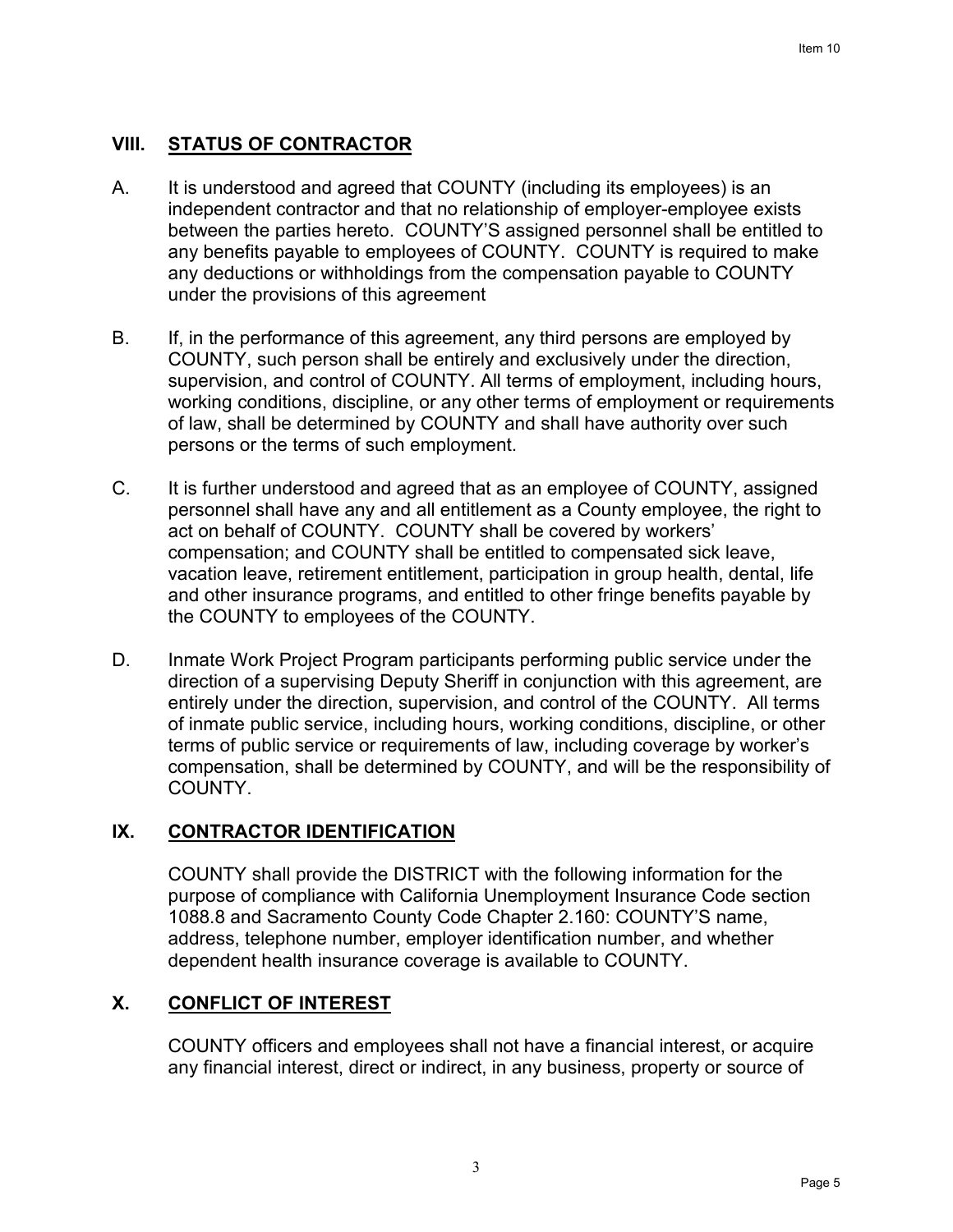income which could be financially affected by or otherwise conflict in any manner or degree with the performance of services required under this Agreement.

#### **XI. INDEMNIFICATION**

To the fullest extent permitted by law, each of the Parties shall indemnify, defend and hold harmless each of the other Parties, their respective governing boards, officers, directors, officials, employees, and authorized volunteers and agents from and against any and all claims, demands, actions, losses, liabilities, damages, and all expenses and costs incidental thereto (collectively "Claims"), including cost of defense, settlement, arbitration, and reasonable attorneys' fees, resulting from injuries to or death of persons, including but not limited to employees of either Party hereto, and damage to or destruction of property or loss of use thereof, including but not limited to the property of either Party hereto, arising out of, pertaining to, or resulting from the acts or omissions of the their respective governing boards, officers, directors, officials, employees, volunteers, agents, or contractors.

It is the intention of the Parties that the provisions of this indemnity be interpreted to impose on each Party responsibility to the other for the acts and omissions of their governing boards, officers, directors, officials, employees, volunteers, agents or contractors. It is also the intention of the Parties that, where comparative fault is determined to have been contributory, principles of comparative fault will be followed and each Party shall bear the proportionate cost of any Claims attributable to the fault of that Party, its governing board, officers, directors, officials, employees, volunteers, agents, or contractors.

This indemnity shall not be limited by the types and amounts of insurance or selfinsurance maintained by the Parties.

Nothing in this Indemnity shall be construed to create any duty to, any standard of care with reference to, or any liability or obligation, contractual or otherwise, to any third party.

This indemnity obligation shall survive the termination or expiration of the Agreement.

#### **XII. INSURANCE**

The COUNTY and DISTRICT finance their liability, property, and worker's compensation risk through a combination of self-insurance and insurance. The COUNTY and DISTRICT are knowledgeable of each entity's risk financing program and agree to rely on these programs to pay for any liabilities, losses, costs, suits, claims, judgments, expenses, fines or demands of any kind that may arise under the terms of this Agreement.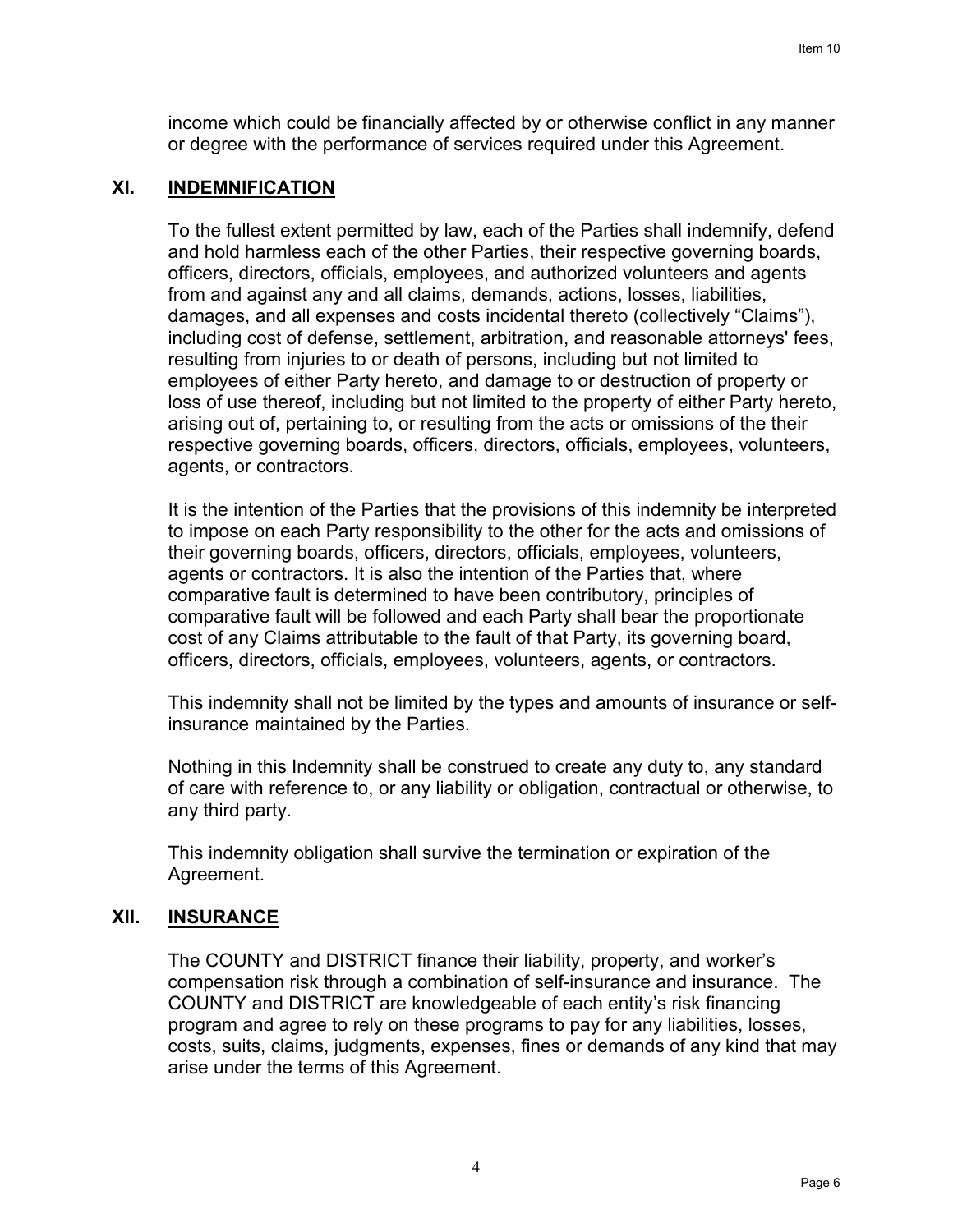## **XIII. COMPENSATION AND PAYMENT OF INVOICES LIMITATIONS**

- A. Compensation under this Agreement shall be limited to the payment amount set forth in Exhibit B, or Exhibit B as modified by COUNTY in accordance with express provisions in this Agreement. COUNTY agrees that all work provided by inmates is free of charge. Total maximum payment under this contract shall not exceed \$30,000. It is understood and agreed that this total is the maximum and that DISTRICT will only pay for services actually rendered.
- B. COUNTY shall submit monthly invoices on the forms and in accordance with the procedures mutually agreed upon by DISTRICT and COUNTY. Invoices shall be submitted to DISTRICT no later than the fifteenth  $(15<sup>th</sup>)$  day of the month following the invoice period, and DISTRICT shall pay COUNTY within thirty (30) days after receipt of an appropriate and correct invoice.
- C. COUNTY operates on a July through June fiscal year. Invoices for services provided in any fiscal year must be submitted no later than July 31, one month after the end of the fiscal year.
- D. COUNTY shall maintain for four years following termination of this agreement full and complete documentation of all services and expenditures associated with performing the services covered under this Agreement. Expense documentation shall include: time sheets or payroll records for each employee; receipts for supplies; applicable subcontract expenditures; applicable overhead and indirect expenditures.

#### **XIV. SUBCONTRACTS, ASSIGNMENT**

- A. COUNTY shall obtain prior written approval from DISTRICT before subcontracting any of the services delivered under this Agreement. COUNTY remains legally responsible for the performance of all contract terms including work performed by third parties under subcontracts. Any subcontracting will be subject to all applicable provisions of this Agreement.
- B. This Agreement is not assignable by COUNTY in whole or in part, without the prior written consent of DISTRICT.

#### **XV. AMENDMENT AND WAIVER**

Except as provided herein, no alteration, amendment, variation, or waiver of the terms of this Agreement shall be valid unless made in writing and signed by both parties. Waiver by either party of any default, breach or condition precedent shall not be construed as a waiver of any other default, breach or condition precedent, or any other right hereunder. No interpretation of any provision of this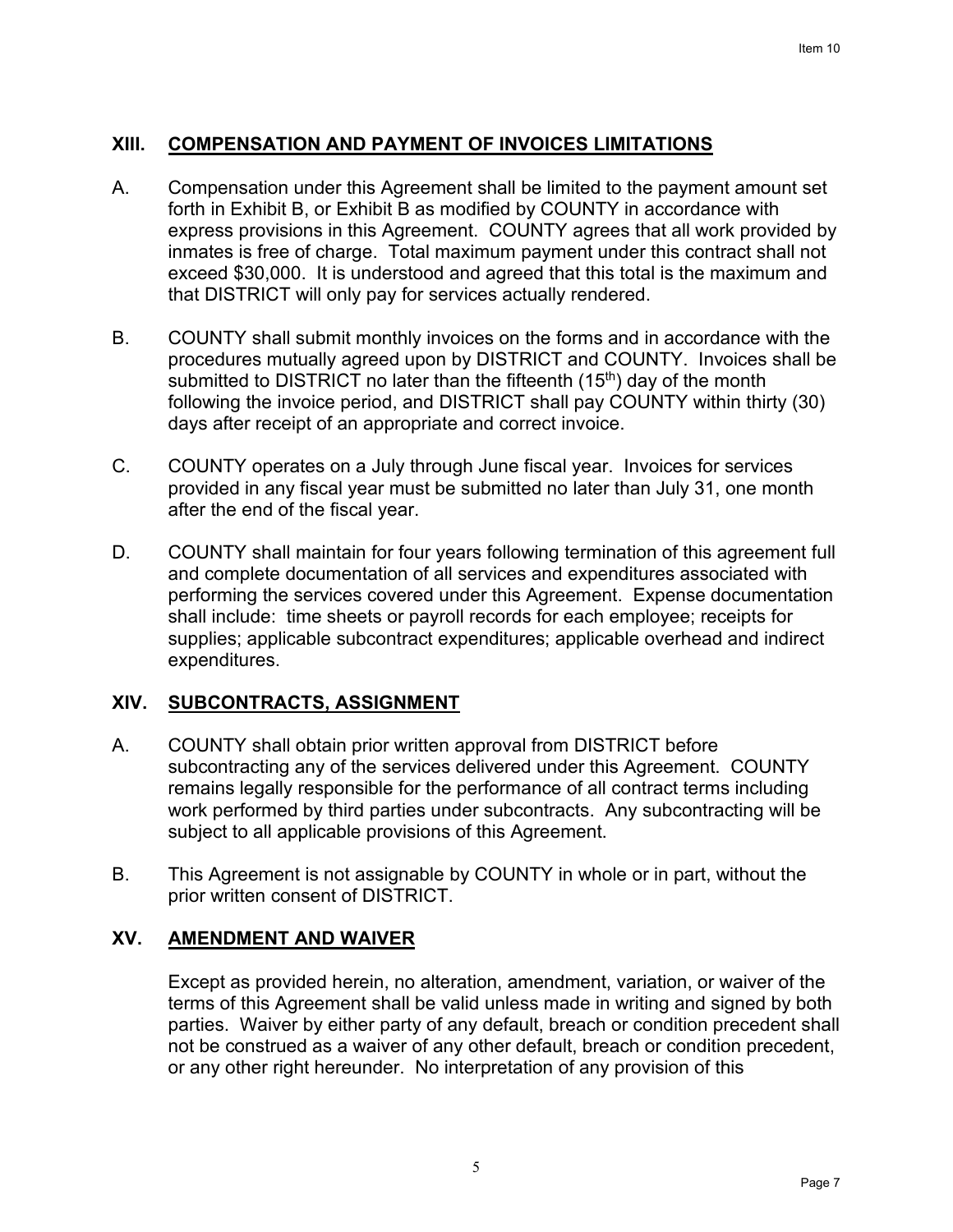Agreement shall be binding upon COUNTY unless agreed in writing by DIRECTOR and counsel for COUNTY.

#### **XVI. SUCCESSORS**

This Agreement shall bind the successors of DISTRICT and COUNTY in the same manner as if they were expressly named.

#### **XVII. TIME**

Time is of the essence of this Agreement.

#### **XVIII. INTERPRETATION**

This Agreement shall be deemed to have been prepared equally by both of the parties, and the Agreement and its individual provisions shall not be construed or interpreted more favorably for one party on the basis that the other party prepared it.

#### **XIX. DIRECTOR**

As used in this Agreement, "DIRECTOR" shall mean the Sacramento County Sheriff or his/her designee.

#### **XX. DISPUTES**

In the event of any dispute arising out of or relating to this Agreement, the parties shall attempt, in good faith, to promptly resolve the dispute mutually between themselves. If the dispute cannot be resolved by mutual agreement, nothing herein shall preclude either party's right to pursue remedy or relief by civil litigation, pursuant to the laws of the state of California.

#### **XXI. TERMINATION**

- A. DISTRICT or COUNTY may terminate this Agreement without cause upon thirty (30) days written notice to the other party. Notice shall be deemed served on the date of mailing.
- B. If this Agreement is terminated under paragraph A, DISTRICT shall only pay for any services completed and provided prior to notice of termination. In the event of termination under paragraph A, COUNTY shall be paid an amount which bears the same ratio to the total compensation authorized by the Agreement as the services actually performed bear to the total services of COUNTY covered by this Agreement, less payments of compensation made.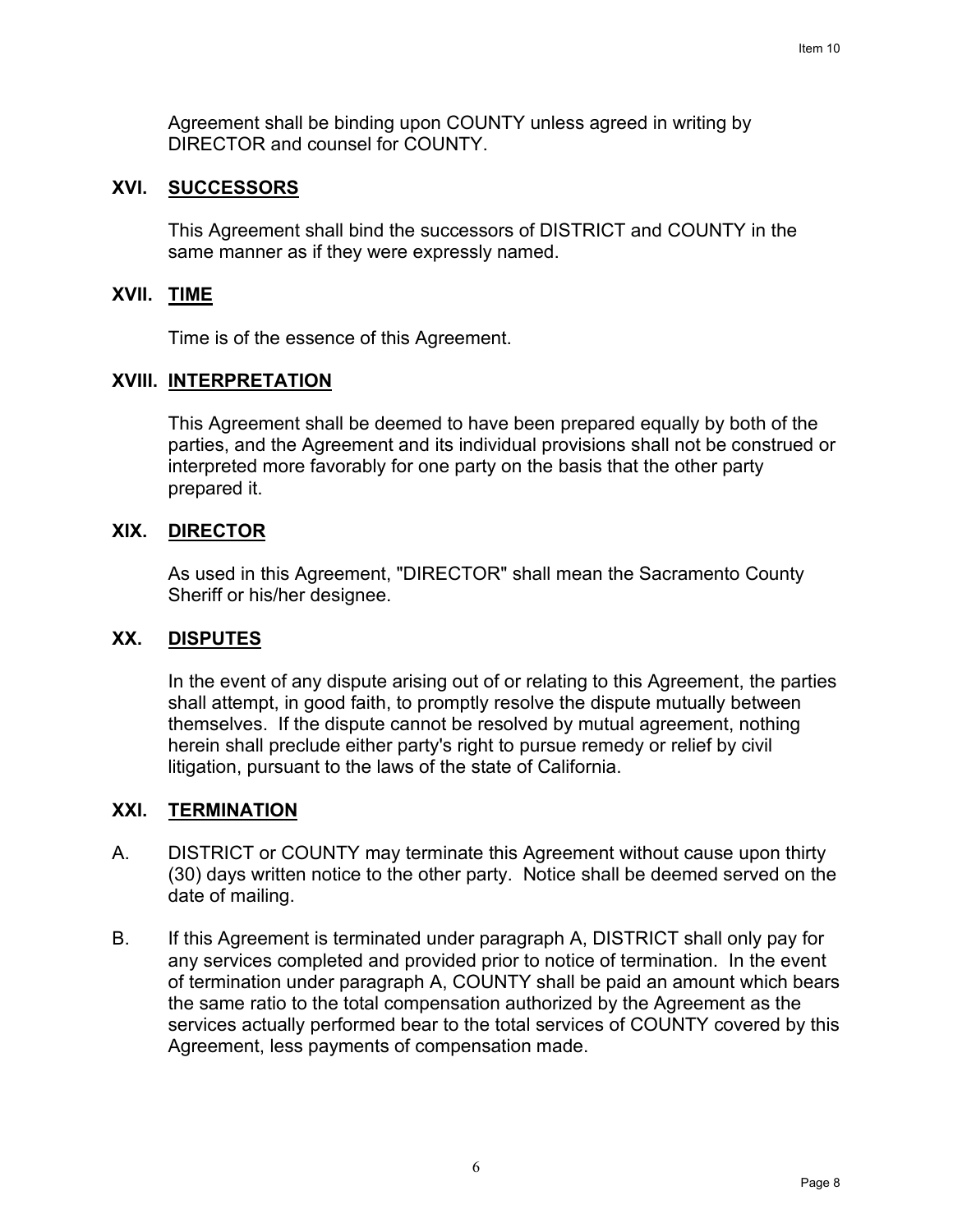C. COUNTY shall not incur any expenses under this Agreement after notice of termination and shall cancel any outstanding expenses obligations to a third party that COUNTY can legally cancel.

# **XXII. AUDITS AND RECORDS**

Upon DISTRICT'S request, DISTRICT or its designee shall have the right at reasonable times and intervals to audit, at COUNTY'S premises, COUNTY'S financial and program records as DISTRICT deems necessary to determine COUNTY'S compliance with legal and contractual requirements and the correctness of claims submitted by COUNTY. COUNTY shall maintain such records for a period of four years following termination of the Agreement, and shall make them available for copying upon DISTRICT'S request at DISTRICT'S expense.

#### **XXIII. PRIOR AGREEMENTS**

This Agreement constitutes the entire contract between DISTRICT and COUNTY regarding the subject matter of this Agreement. Any prior agreements, whether oral or written, between DISTRICT and COUNTY regarding the subject matter of this Agreement are hereby terminated effective immediately upon full execution of this Agreement.

## **XXIV. RENEWAL**

This agreement may be renewed for two one-year periods, for a total of three years, by mutual agreement of the DISTRICT and the Sacramento County Sheriff, on behalf of COUNTY in writing.

#### **XXV. DUPLICATE COUNTERPARTS**

This Agreement may be executed in duplicate counterparts. The Agreement shall be deemed executed when it has been signed by both parties.

# **XXVI. AUTHORITY TO EXECUTE**

Each person executing this Agreement represents and warrants that he or she is duly authorized and has legal authority to execute and deliver this Agreement for or on behalf of the parties to this Agreement. Each party represents and warrants to the other that the execution and delivery of the Agreement and the performance of such party's obligations hereunder have been duly authorized.

#### **XXVII. ADDITIONAL PROVISIONS**

The additional provisions contained in Exhibits A and B are attached hereto are part of this agreement and are incorporated herein by reference.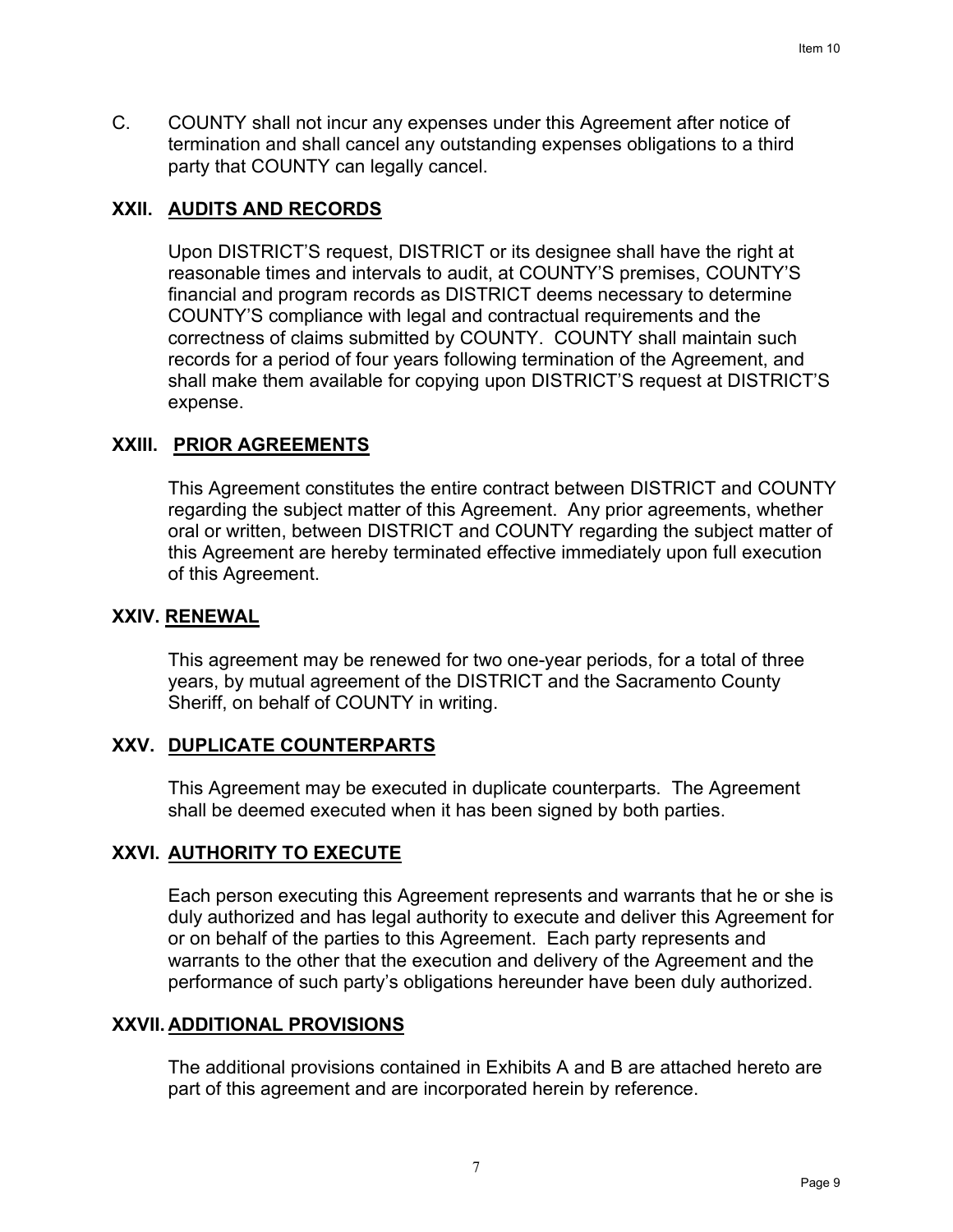# **XXVIII. OPERATIONAL ISSUES**

Day-to-day operational issues should be directed as follows:

DISTRICT COUNTY

| Scott Webb     | <b>Work Release Facility</b>           |  |
|----------------|----------------------------------------|--|
| Superintendent | Field Ops Supervisor 874-2419/874-1414 |  |
| 916-929-4006   | Or SWP Coordinator 606-5223            |  |

IN WITNESS WHEREOF, the parties hereto have caused this Agreement to be duly executed as of the day and year first written above.

Municipal District in the State of California

AMERICAN RIVER FLOOD COUNTY OF SACRAMENTO, a CONTROL DISTRICT, a political subdivision of the State<br>
Municipal District in the of California

| By: CYRIL SHAH, President By                                               | By: SCOTT R. JONES, Sheriff |
|----------------------------------------------------------------------------|-----------------------------|
|                                                                            |                             |
|                                                                            |                             |
|                                                                            |                             |
| Authorized on behalf of County by Board Resolution _______________________ |                             |
| <b>APPROVED AS TO FORM:</b>                                                |                             |
|                                                                            |                             |
|                                                                            |                             |
| By: District Counsel                                                       | By: Deputy County Counsel   |
|                                                                            |                             |
|                                                                            |                             |
|                                                                            | Date:                       |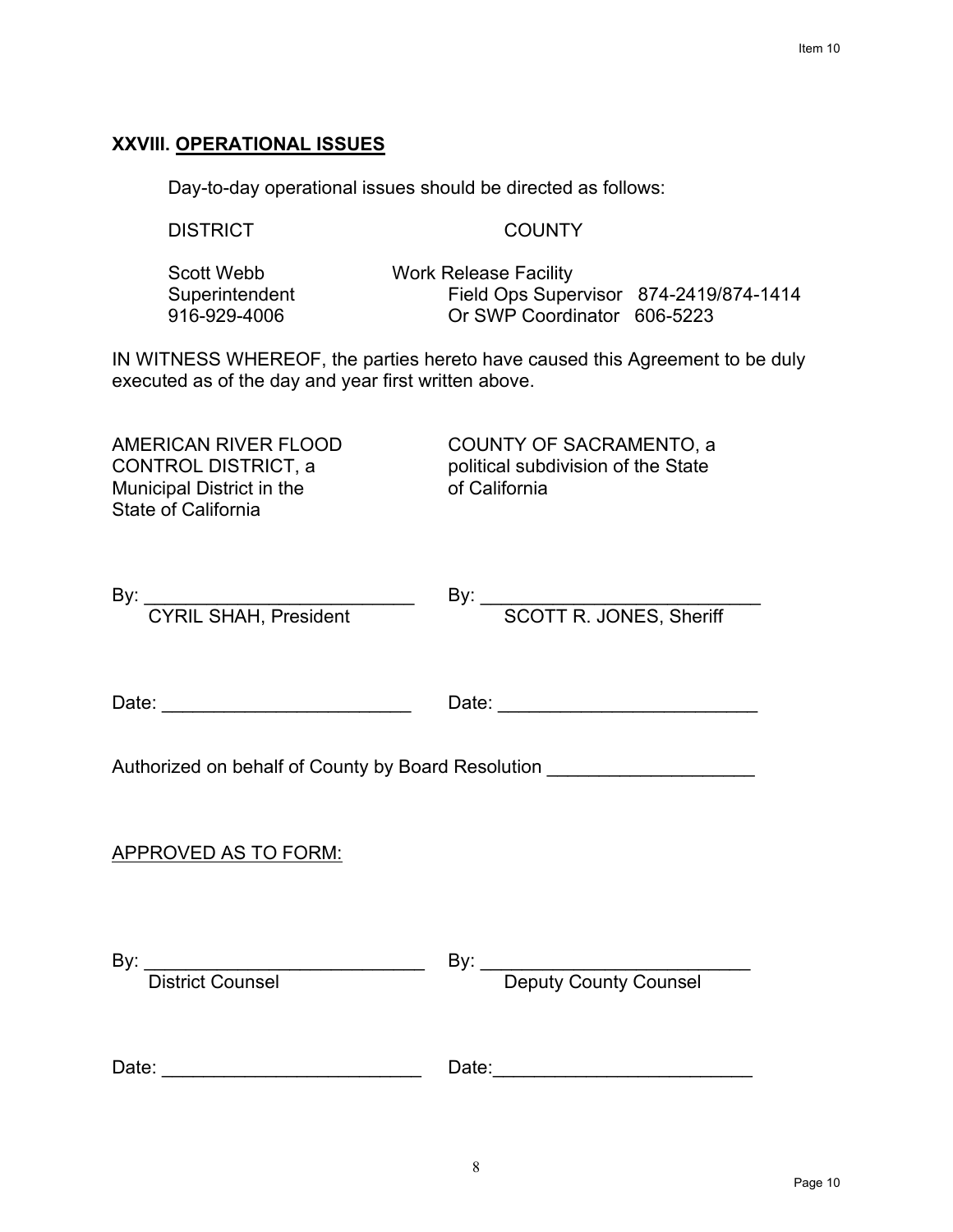#### **EXHIBIT A to Agreement Between AMERICAN RIVER FLOOD CONTROL DISTRICT, hereinafter referred to as "DISTRICT" and the COUNTY OF SACRAMENTO, hereinafter referred to as "COUNTY"**

#### **SCOPE OF SERVICES**

#### **I. SERVICE LOCATION(S)**

Throughout the American River Flood Control District

#### **II. DESCRIPTION OF SERVICES**

COUNTY agrees to assign one inmate work crew for homeless camp cleanup, landscape/brush cleanup and litter removal two times per month, unless otherwise mutually agreed upon.

Each crew shall be supervised by a regular or On-Call Deputy Sheriff, to perform cleanup, maintenance, landscaping, and other appropriate tasks in and around DISTRICT levees.

It is understood and agreed that such assignment of Deputy Sheriffs and/or inmates may be limited by factors beyond the control of the COUNTY. Such factors include, but are not limited to, the availability of Deputy Sheriff/On-Call Deputy Sheriff and/or inmates with the appropriate custody classification.

COUNTY shall supply inmate transportation to work sites and all necessary tools and equipment.